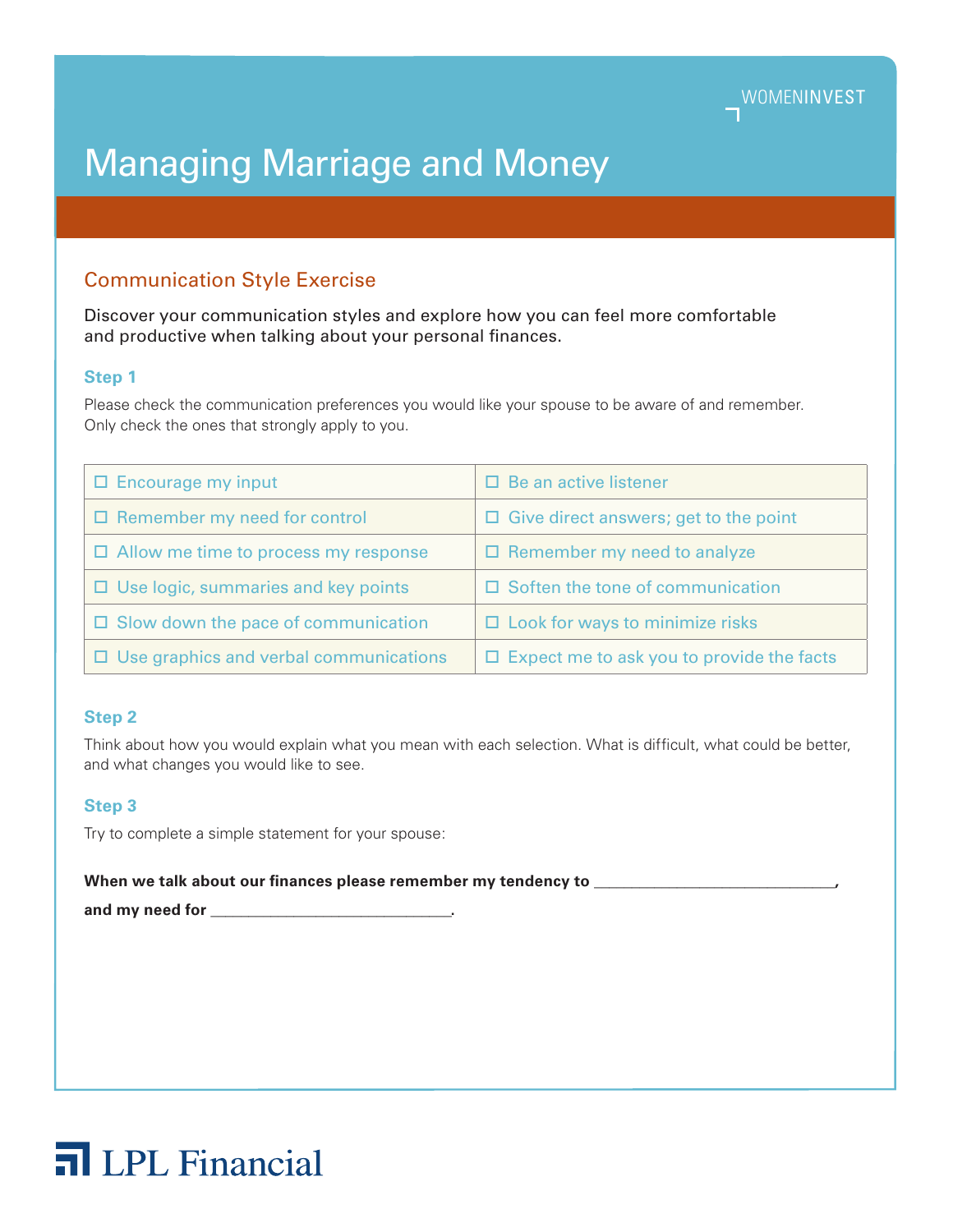

## Financial Agreements Worksheet

#### **Step 1**

Indicate your assessment of how well you as a couple agree on the money topics in the chart below.

| <b>Topic</b>                      | <b>Agree</b> | <b>Not Sure</b> | <b>Disagree</b> |
|-----------------------------------|--------------|-----------------|-----------------|
| Monthly saving                    |              |                 |                 |
| Fixed monthly expenses            |              |                 |                 |
| Retirement savings                |              |                 |                 |
| Education saving/expenses         |              |                 |                 |
| Monthly joint entertainment       |              |                 |                 |
| Children allowances               |              |                 |                 |
| Vacations                         |              |                 |                 |
| Discretionary individual spending |              |                 |                 |
| Financial help for adult children |              |                 |                 |
| Financial help for family members |              |                 |                 |
| Charitable giving/tithing         |              |                 |                 |

#### **Step 2**

Combine your responses in Step 1. List what is working well, what you agree on now, the topics that need clarity, and where you need to make a course correction.

\_\_\_\_\_\_\_\_\_\_\_\_\_\_\_\_\_\_\_\_\_\_\_\_\_\_\_\_\_\_\_\_\_\_\_\_\_\_\_\_\_\_\_\_\_\_\_\_\_\_\_\_\_\_\_\_\_\_\_\_\_\_\_\_\_\_\_\_\_\_\_\_\_\_\_\_\_\_\_\_\_\_\_\_\_\_\_\_\_\_\_\_\_\_\_\_\_\_\_\_\_\_\_\_\_\_\_ \_\_\_\_\_\_\_\_\_\_\_\_\_\_\_\_\_\_\_\_\_\_\_\_\_\_\_\_\_\_\_\_\_\_\_\_\_\_\_\_\_\_\_\_\_\_\_\_\_\_\_\_\_\_\_\_\_\_\_\_\_\_\_\_\_\_\_\_\_\_\_\_\_\_\_\_\_\_\_\_\_\_\_\_\_\_\_\_\_\_\_\_\_\_\_\_\_\_\_\_\_\_\_\_\_\_\_ \_\_\_\_\_\_\_\_\_\_\_\_\_\_\_\_\_\_\_\_\_\_\_\_\_\_\_\_\_\_\_\_\_\_\_\_\_\_\_\_\_\_\_\_\_\_\_\_\_\_\_\_\_\_\_\_\_\_\_\_\_\_\_\_\_\_\_\_\_\_\_\_\_\_\_\_\_\_\_\_\_\_\_\_\_\_\_\_\_\_\_\_\_\_\_\_\_\_\_\_\_\_\_\_\_\_\_

\_\_\_\_\_\_\_\_\_\_\_\_\_\_\_\_\_\_\_\_\_\_\_\_\_\_\_\_\_\_\_\_\_\_\_\_\_\_\_\_\_\_\_\_\_\_\_\_\_\_\_\_\_\_\_\_\_\_\_\_\_\_\_\_\_\_\_\_\_\_\_\_\_\_\_\_\_\_\_\_\_\_\_\_\_\_\_\_\_\_\_\_\_\_\_\_\_\_\_\_\_\_\_\_\_\_\_ \_\_\_\_\_\_\_\_\_\_\_\_\_\_\_\_\_\_\_\_\_\_\_\_\_\_\_\_\_\_\_\_\_\_\_\_\_\_\_\_\_\_\_\_\_\_\_\_\_\_\_\_\_\_\_\_\_\_\_\_\_\_\_\_\_\_\_\_\_\_\_\_\_\_\_\_\_\_\_\_\_\_\_\_\_\_\_\_\_\_\_\_\_\_\_\_\_\_\_\_\_\_\_\_\_\_\_ \_\_\_\_\_\_\_\_\_\_\_\_\_\_\_\_\_\_\_\_\_\_\_\_\_\_\_\_\_\_\_\_\_\_\_\_\_\_\_\_\_\_\_\_\_\_\_\_\_\_\_\_\_\_\_\_\_\_\_\_\_\_\_\_\_\_\_\_\_\_\_\_\_\_\_\_\_\_\_\_\_\_\_\_\_\_\_\_\_\_\_\_\_\_\_\_\_\_\_\_\_\_\_\_\_\_\_

\_\_\_\_\_\_\_\_\_\_\_\_\_\_\_\_\_\_\_\_\_\_\_\_\_\_\_\_\_\_\_\_\_\_\_\_\_\_\_\_\_\_\_\_\_\_\_\_\_\_\_\_\_\_\_\_\_\_\_\_\_\_\_\_\_\_\_\_\_\_\_\_\_\_\_\_\_\_\_\_\_\_\_\_\_\_\_\_\_\_\_\_\_\_\_\_\_\_\_\_\_\_\_\_\_\_\_ \_\_\_\_\_\_\_\_\_\_\_\_\_\_\_\_\_\_\_\_\_\_\_\_\_\_\_\_\_\_\_\_\_\_\_\_\_\_\_\_\_\_\_\_\_\_\_\_\_\_\_\_\_\_\_\_\_\_\_\_\_\_\_\_\_\_\_\_\_\_\_\_\_\_\_\_\_\_\_\_\_\_\_\_\_\_\_\_\_\_\_\_\_\_\_\_\_\_\_\_\_\_\_\_\_\_\_ \_\_\_\_\_\_\_\_\_\_\_\_\_\_\_\_\_\_\_\_\_\_\_\_\_\_\_\_\_\_\_\_\_\_\_\_\_\_\_\_\_\_\_\_\_\_\_\_\_\_\_\_\_\_\_\_\_\_\_\_\_\_\_\_\_\_\_\_\_\_\_\_\_\_\_\_\_\_\_\_\_\_\_\_\_\_\_\_\_\_\_\_\_\_\_\_\_\_\_\_\_\_\_\_\_\_\_

Areas where I think we agree: \_\_\_\_\_\_\_\_\_\_\_\_\_\_\_\_\_\_\_\_\_\_\_\_\_\_\_\_\_\_\_\_\_\_\_\_\_\_\_\_\_\_\_\_\_\_\_\_\_\_\_\_\_\_\_\_\_\_\_\_\_\_\_\_\_\_\_\_\_\_\_\_\_\_

Topics we should talk about: \_\_\_\_\_\_\_\_\_\_\_\_\_\_\_\_\_\_\_\_\_\_\_\_\_\_\_\_\_\_\_\_\_\_\_\_\_\_\_\_\_\_\_\_\_\_\_\_\_\_\_\_\_\_\_\_\_\_\_\_\_\_\_\_\_\_\_\_\_\_\_\_\_\_

Topics we need to find ways to agree on: \_\_\_\_\_\_\_\_\_\_\_\_\_\_\_\_\_\_\_\_\_\_\_\_\_\_\_\_\_\_\_\_\_\_\_\_\_\_\_\_\_\_\_\_\_\_\_\_\_\_\_\_\_\_\_\_\_\_\_\_\_

Marriage and Money **Page 2** and Money **Page 2** and Money **Page 2** and Money **Page 2** and Money **Page 2** and Money **Page 2**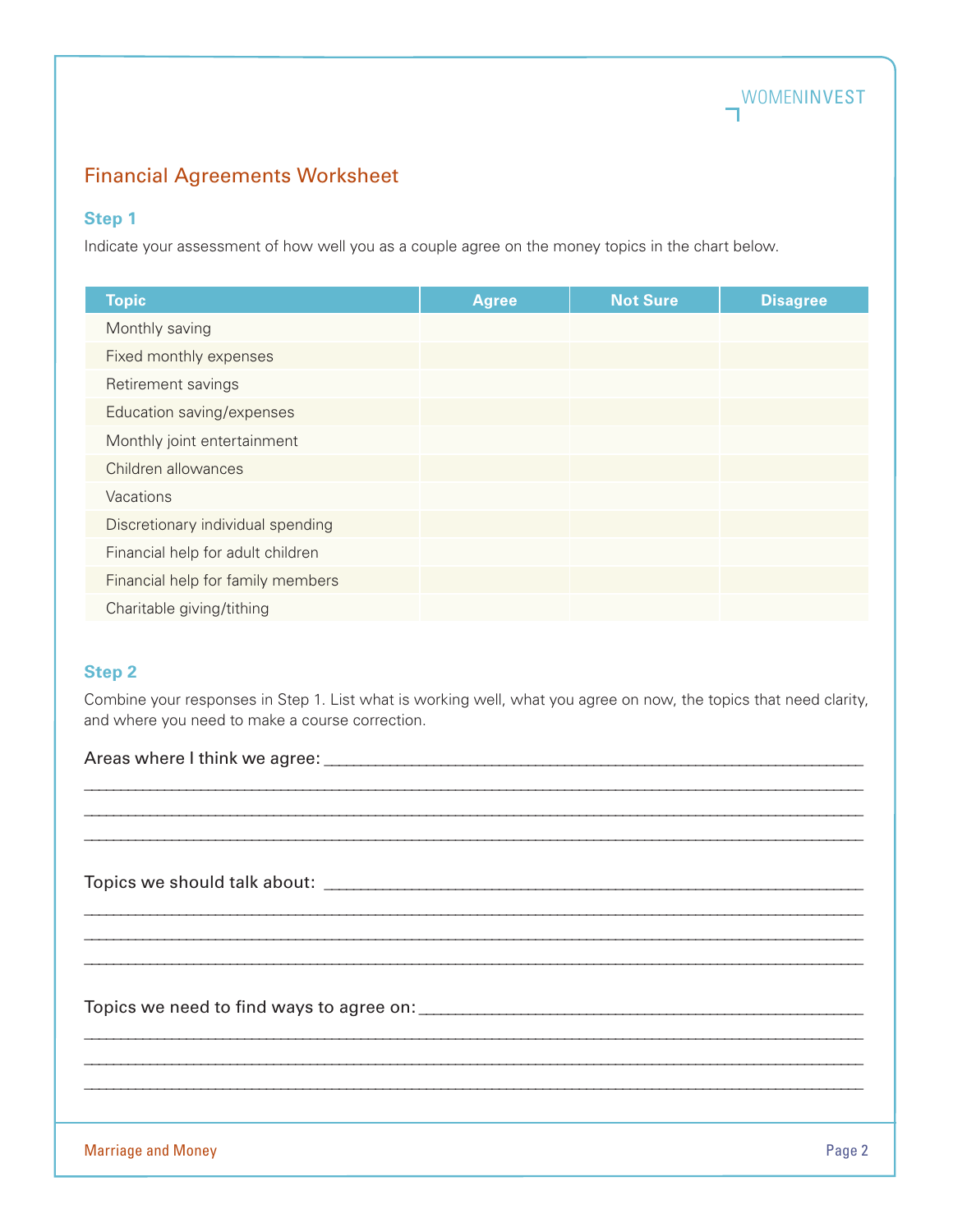

#### **Step 3**

As you make agreements make sure you can both answer the four questions that support successful agreements.

- 1. What are we agreeing to do?
- 2. How will we put this agreement into action?
- 3. How should we establish accountability to each other?
- 4. What difference will it make in our lives if we are successful with this agreement?

# Our Agreements Worksheet

## Communication Agreements

Shared Money Beliefs